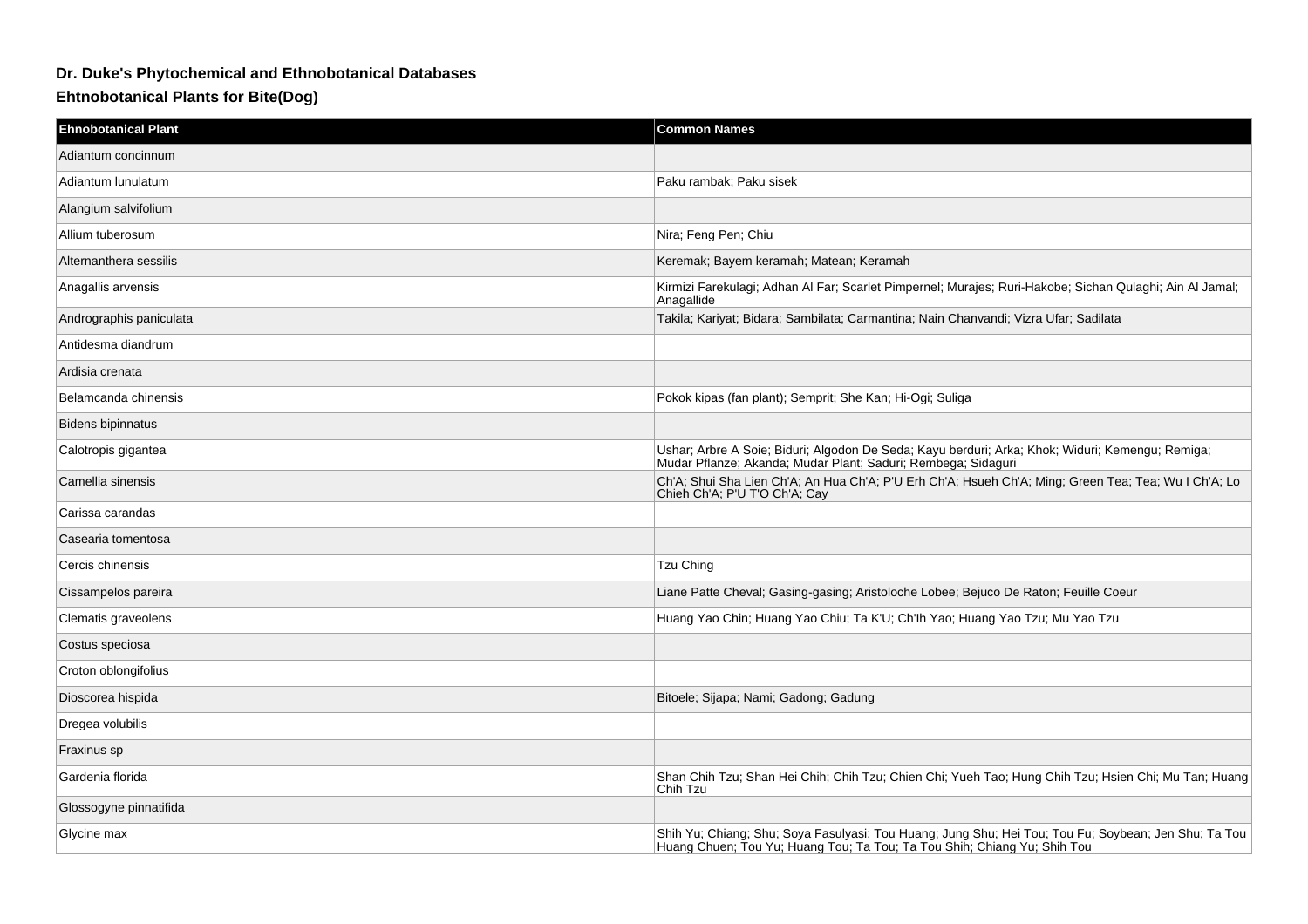| <b>Ehnobotanical Plant</b> | <b>Common Names</b>                                                                                                                                                                                                                                                         |
|----------------------------|-----------------------------------------------------------------------------------------------------------------------------------------------------------------------------------------------------------------------------------------------------------------------------|
| Heteropogon contortus      | Ti Chen; Chien Ken                                                                                                                                                                                                                                                          |
| Holarrhena antidysenterica | Kalingaka; Kurchi; Conessi Tree; Vatsaka                                                                                                                                                                                                                                    |
| Hydrocotyle javanica       | Rembaan                                                                                                                                                                                                                                                                     |
| Hypericum chinense         | Chin Ssu T'Ao; Chin Ssu Ts'Ao                                                                                                                                                                                                                                               |
| Hypericum patulum          |                                                                                                                                                                                                                                                                             |
| Ichnocarpus frutescens     | Sariva; Syama Lata                                                                                                                                                                                                                                                          |
| Ipomoea pes-tigridis       | Arti: Gamet                                                                                                                                                                                                                                                                 |
| Lagerstroemia parviflora   |                                                                                                                                                                                                                                                                             |
| Leopoldia comosa           |                                                                                                                                                                                                                                                                             |
| Lespedeza cuneata          |                                                                                                                                                                                                                                                                             |
| Mikania guaco              | Huaco; Guaco Morado; Guaco                                                                                                                                                                                                                                                  |
| Mucuna pruriens            | Juckbohne; Pois Gratte; Pien Tou; Pois A Gratter; T'Ao Hung King; Swagupta; Rarawejah; Fogarate;<br>Fagiolo Di Rio Negro; Kekara gatel; Jeukerwt                                                                                                                            |
| Musa paradisiaca           | Chi Tzu Chiao; Moz; Bananeira De S Tome; Kan Chiao; Shui Chiao; Figue; Niu Ju Chiao; Platano; Chiao<br>Yu; Banane Grosse Botte; Pan Chiao; Banana; Ya Chiao; Fo Shou Chiao; Banane Corne; Bananier; Horse<br>Banana; Cambur; Plantain; Tan P'Ing Chiao; Mei Jen Chiao; Rulo |
| Nyctanthes arbortristis    |                                                                                                                                                                                                                                                                             |
| Ocimum basilicum           | I Tzu Ts'Ao; Raihan Al Malik; Hsiang Ts'Ai; Selasih; Selaseh; Selaseh hitam; Basilic; Albahaca; Rainan;<br>Feslegen; Basilicon; Ai K'Ang; Me-Boki; Selaseh jantan; Lo Le; Chahchabram; Raihana; Basil; Chiu Ts'Eng<br>T'A                                                   |
| Ocimum canum               | Ruku-ruku; Kemangi                                                                                                                                                                                                                                                          |
| Ocimum sanctum             | L.; Ruku-ruku merah; Selaseh; Kami-Me-Boki; Ruku-ruku; Surasa; Lampes; Kemangen; Oku                                                                                                                                                                                        |
| Piliostigma thonningii     | Musomo                                                                                                                                                                                                                                                                      |
| Polygonum sp               | Ch'Ing Liao; Liao Chiu; Hsiang Liao; Liao; Ch'Ih Liao                                                                                                                                                                                                                       |
| Pueraria lobata            | Ko Pu; Ko Fen; Kuzu; Geh Gen; Kung Pu                                                                                                                                                                                                                                       |
| Pyrola rotundifolia        | Sundew; Vintergron; Round-Leaved Wintergreen; Holzmangold; Rondbladig Wintergroenkruid; Lu Ti Ts'Ao;<br>Pyrola, Round-Leaved; Pirola; Pyrole A Grappes                                                                                                                      |
| Ricinus communis           | To-Goma; Hintyagi Agaci; Sittamoonaka; Jarak; Castor Bean; Ricino; Pei Ma; Castorbean; Pi Ma; Huile<br>Ricin; Tartago; Higuerilla; Bean,Castor; Castor; Eranda; Gana Garchak; Khirwe; Palma Christi                                                                         |
| Rosa longicuspis           |                                                                                                                                                                                                                                                                             |
| Sarcostemma acidum         |                                                                                                                                                                                                                                                                             |
| Sarcostemma brunonianum    |                                                                                                                                                                                                                                                                             |